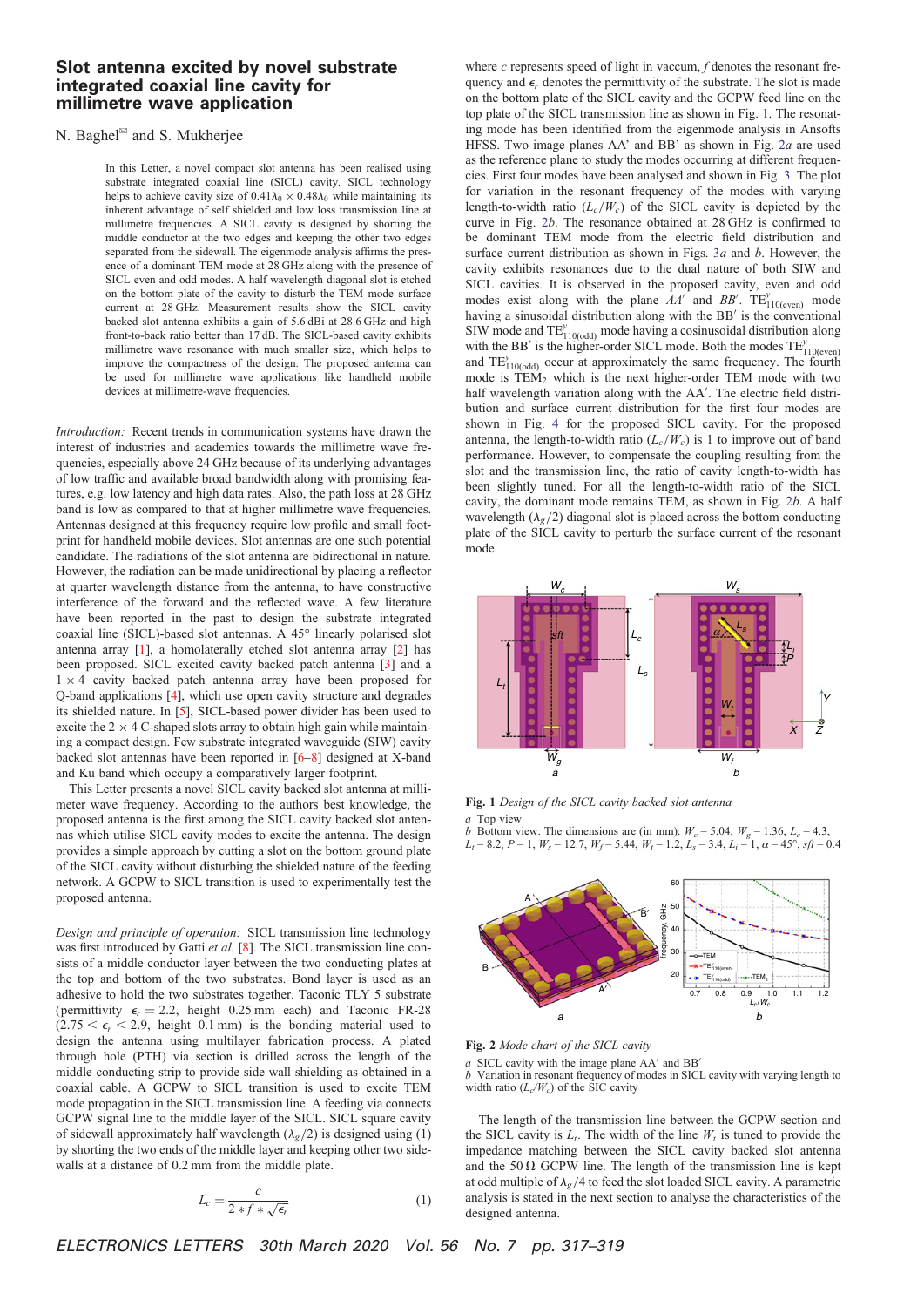*Parametric analysis:* SICL transmission line is inset in the SICL cavity to control the coupling and to set proper impedance matching. This is seen as the impedance matching degrades with varying lengths of the inset *L<sup>i</sup>* in the middle plate of the SICL cavity as shown in Fig. 4*a*. The SICL transmission line feeding the SICL cavity is offset from the centre by *sft*. This controls the level of coupling between the SICL cavity and the transmission line as observed in Fig. 4*b*. The length of the radiating diagonal slot *L<sup>s</sup>* is kept half wavelength at the resonating frequency. As shown in Fig. 4*c*, with an increment in the length of the slot, the resonant frequency shifts towards lower frequency. Also, the slot orientation is an important parameter that disturbs the surface current in the SICL cavity. A parametric study of the slot tilt ( $\alpha$ ) shows that  $\alpha = 45^{\circ}$  gives optimum coupling of the slot antenna with the SICL cavity mode as shown in Fig. 4*d* and as a result, it starts radiating into free space.



Fig. 3 *Vector electric* fi*eld distribution in the SICL cavity in isometric view and vector surface current distribution in the bottom plane, respectively, for*

- *a, b* TEM mode
- 
- 
- *c*, *d* TE<sup>*y*</sup><sub>110(even)</sub> mode<br>*e, f* TE<sup>*y*</sup><sub>110(edd)</sub> mode, and<br>*g, h* TEM<sub>2</sub> (second harmonic) mode for the proposed SICL cavity



Fig. 4 *Parametric study of the proposed cavity for the design parameters, namely*

- *a* Length of the inset cut  $(L_i)$  in the middle plate of the SICL cavity
- *b* Feed offset (*sft*)
- *c* Slot length (*L<sup>s</sup>* ) *d* Slot orientation ( $\alpha$ ) of the proposed SICL cavity backed slot antenna

*Simulated and measured results:* The reflection coefficient for the simulated and fabricated design of the SICL cavity backed antenna is shown in Fig. 5*a* and the fabricated prototype of the SICL cavity backed slot antenna is in Fig. 5*b*–*c*. The simulated design and the measured antenna resonates at 28.6 GHz. The difference in reflection coefficient is accounted from the fabrication tolerance and limitation in the measurement setup of the proposed antenna. The electric field and surface current distribution of the proposed SICL cavity backed slot antenna are shown in Fig. 6. The electric field exists between middle

to top and middle to bottom, which shows the TEM mode of propagation as observed in Fig. 6*c*. The simulated and measured gains of the antenna are 6 and 5.6 dBi, respectively. The deviation in the measured gain from the simulated gain is because of the 2.4 mm male to male adapter used to connect the VNA. The radiated pattern is measured in both *E*-plane ( $\phi = 45^{\circ}$ ) and *H*-plane ( $\phi = 135^{\circ}$ ) in accordance with the tilt in slot on the bottom plate. The measured and simulated radiation patterns are shown in Fig. 7. The proposed antenna exhibits maximum co-pol to cross-pol ratio of 28 dB with front-to-back ratio (FTBR) of 17.36 dB in the direction of maximum radiation. The size of the SICL cavity backed slot antenna is found to be compact in compared with other technologies based design including SIW cavity backed antennas proposed earlier.



Fig. 5 *Experimental validation*

*a* Simulated and measured reflection coefficient of the proposed SICL cavity backed slot antenna. Fabricated design in *b* Top view, and

- *c* Bottom view
- 



Fig. 6 *Field distribution and surface current*

- *a* Electric field distribution in the isometric view
- *b* Surface current in the isometric view
- *c* Electric field in side view of the proposed SICL cavity backed slot antenna



Fig. 7 *Radiation pattern of the proposed antenna*

- *a* E-plane
- *b* H-plane at 28.36 GHz

*Conclusion:* SICL cavity backed slot antenna has been proposed to operate at millimetre wave frequency. The shielded nature of the SICL makes it highly useful for designing cavity backed antennas. The novelty of this work is the excitation of the slot antenna by SICL cavity in a much smaller footprint. These modes have been studied in this Letter and dominant TEM mode has been used to excite the proposed antenna. The proposed antenna exhibits FTBR of 17.36 dB and co-pol to cross-pol ratio of 28 dB with the measured gain of 5.6 dBi. This antenna

ELECTRONICS LETTERS 30th March 2020 Vol. 56 No. 7 pp. 317–319